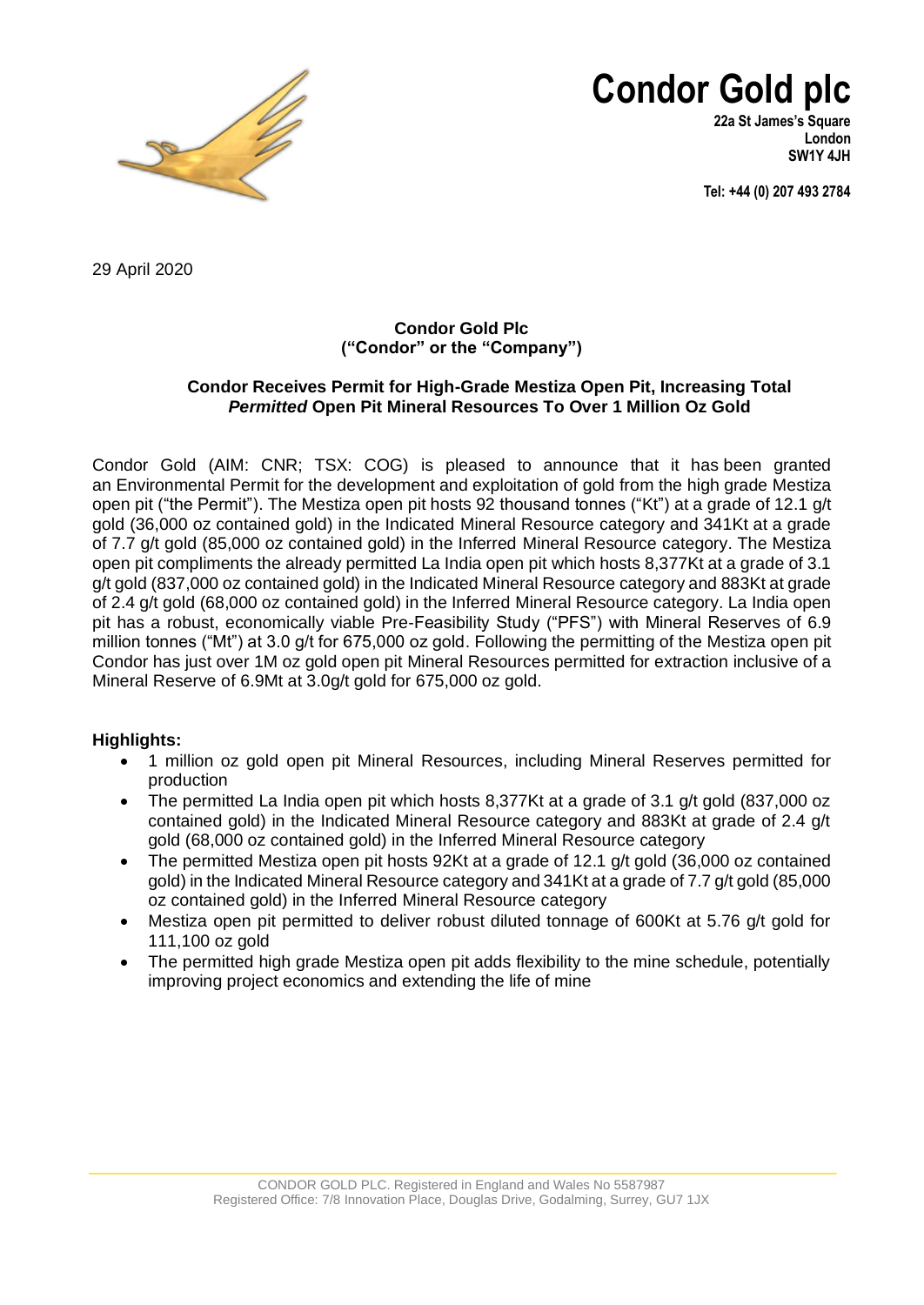## **Mark Child, Chairman and CEO commented:**

"It is a significant development, after a 15 month process, that Condor has been granted the key Environmental Permit to develop and exploit gold from the high grade Mestiza open pit. When added to the high grade La India open pit, Condor has just over 1 million oz gold open pit Mineral Resources, including Mineral Reserves permitted for extraction. Condor also has the permit to construct and develop a processing plant with capacity of up to 2,800tpd at La India Project. The permitted high grade Mestiza open pit adds flexibility to the mine schedule, potentially improving project economics and extending the life of mine."

## **Background**

La India Project, Nicaragua, contains a Mineral Resource of 9,850Kt at 3.6 g/t gold for 1,140Koz gold in the Indicated category and 8,479Kt at 4.3g/t gold for 1,179Koz gold in the Inferred category (See RNS dated 28 January, 2019). Condor's focus has been on developing the open pit Mineral Resources, which are inclusive of a Mineral Reserve of 6.9 Mt at 3.0 g/t gold for 675,000 oz gold, into production.

Condor has been granted an Environmental Permit to construct and operate a processing plant with capacity of up to 2,800 tonnes per day ("tpd") and develop the associated mine site infrastructure for a new mine at its La India Project (the "Main Permit"). The Main Permit is for development and extraction of ore from La India open pit, subject to certain conditions. Production from La India open pit is estimated to be between 80,000 to 100,000 oz gold per annum. On 22 January 2020, Condor received a letter from the Ministry of Environment and Natural Resources ("MARENA") detailing an extension, as provided for under the terms of the Permit, to complete the conditions of the Main Permit by 27 July 2021 (See RNS dated 28 January 2020).

On 21 November 2019, Condor submitted Environmental and Social Impact Assessments ("ESIAs") to MARENA for the Environmental Permits for the development and extraction of contained gold from the America and Mestiza open pits. Each ESIA is over 600 pages in length, including the appendices and summarises 18 mining, environmental and social technical studies. (See RNS 22 November 2019).

## **Significance of Permitting the Mestiza Open Pit**

The Mestiza open pit has double the gold grade of La India open pit. The Mestiza open pit is likely to be mined earlier to reduce the payback period on the plant and equipment and improve the internal rate of return. La India open pit has lower quartile industry all-in-sustaining-cash cost of US\$690 per oz gold in the PFS which used a gold price of \$1,250/oz. (See RNS 14 November, 2014). A second permitted open pit adds flexibility to the mine schedule.

The diluted and modified mining model for the permitted Mestiza open pit, undertaken by SRK Consulting (UK) Limited ("SRK"), reported a total diluted tonnage of 600Kt at 5.76 g/t gold for 111,100 oz gold within the 1,500 USD/oz optimized pit shell used in the 2019 Mineral Resource Estimate update. A cut-off grade of 0.75g/t gold was used. (See RNS 4 March 2020).

The Mestiza open pit is located withing easy trucking distance and less than 4km from the location of the permitted processing plant.

The Permit granted by MARENA for the Mestiza open pit is for an initial 8 year period from the date notification is received by MARENA that production is due to commence and can be renewed for further periods. There are a number of conditions associated with the Permit, ranging from the appointment of an Environmental Manager to adherence to environmental management programs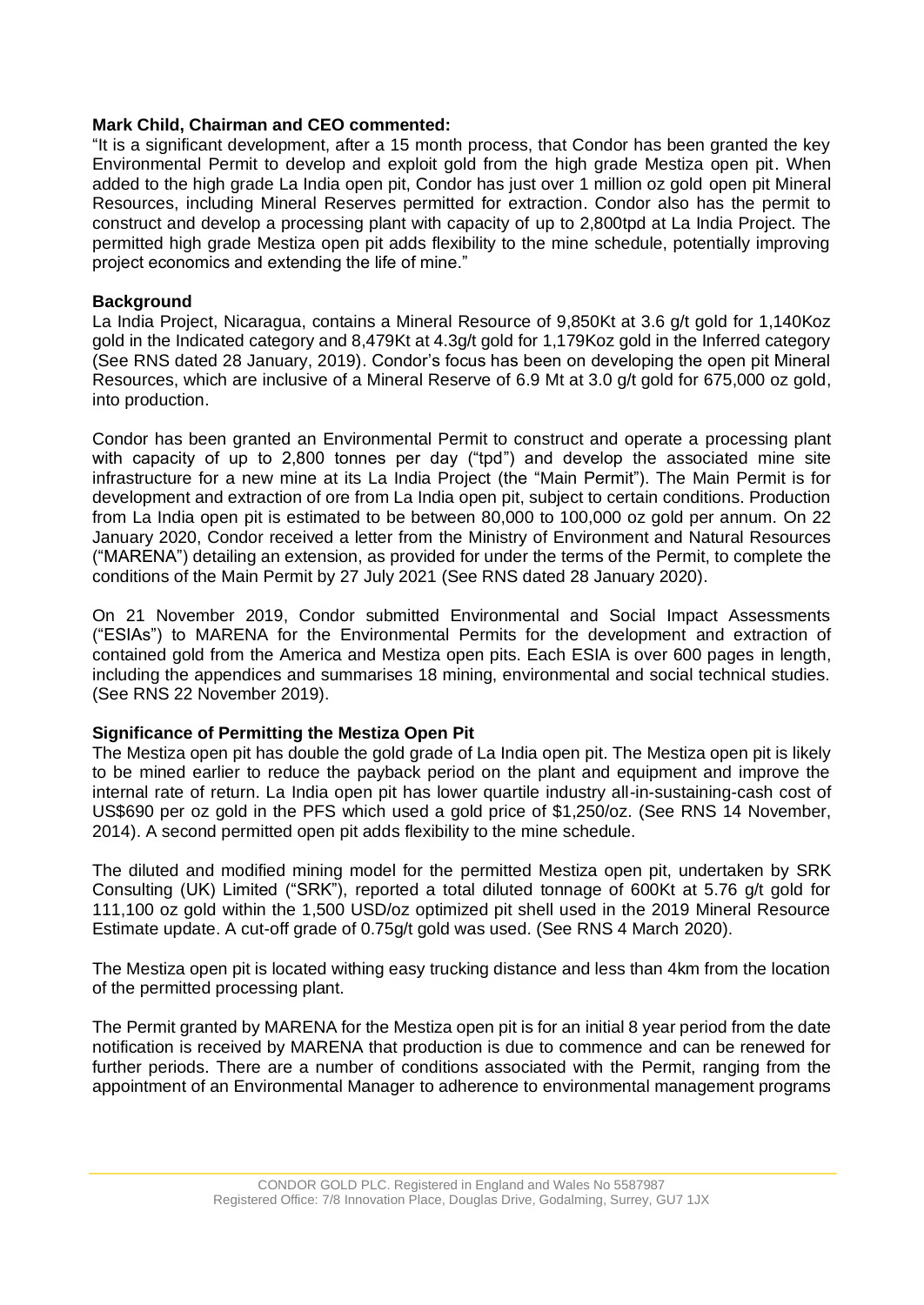as detailed in the ESIA. For example, priority is to be given to hiring local employees and a reforestation programme will be instigated that plants 10 new trees for every tree cut down. Exploitation is required to commence within 18 months of the grant of the Permit although this can be extended for a further two 18 month periods.

The diluted and modified mining model for the permitted La India open pit, undertaken internally by Condor, reports a total diluted tonnage of 7,284Kt at 2.80g/t gold for 656,000 oz gold, excluding low grade material. The total permitted mill feed for La India and Mestiza open pits is 7,884Kt at 3.03g/t gold for 767,100 oz gold. Assuming a 92% metallurgical recovery, gold production is estimated to be 706,000 oz gold.

It should be noted that the Company is running a number of mining studies ahead of a construction decision, which are part of ongoing work being done by Condor to optimize the Project; such studies are yet to be finalized and so do not replace the 2019 MRE or the technical report entitled "Technical Report on the La India Gold Project, Nicaragua, December 2014" dated 13 November 2017 with an effective date of 21 December 2014 (the "Technical Report"), both of which remain current.

Looking forward, it is anticipated that the America open pit will be permitted in the near future. Condor intends to complete the ongoing mining dilution studies and pit optimisation studies, which are underway, and incorporate the results of those studies in a mine production schedule. Ahead of production, Condor will complete infill drilling on the Mestiza open pit to convert the majority of mineralised material to the Indicated Mineral Resource category.

## **- Ends -**

For further information please visit www.condorgold.com or contact:

| Condor Gold plc                          | Mark Child, Chairman and CEO<br>+44 (0) 20 7493 2784               |
|------------------------------------------|--------------------------------------------------------------------|
| <b>Beaumont Cornish Limited</b>          | Roland Cornish and James Biddle<br>+44 (0) 20 7628 3396            |
| SP Angel Corporate Finance<br><b>LLP</b> | Ewan Leggat<br>+44 (0) 20 3470 0470                                |
| <b>Blytheweigh</b>                       | Tim Blythe, Camilla Horsfall and Megan Ray<br>+44 (0) 20 7138 3204 |

## **About Condor Gold plc:**

Condor Gold plc was admitted to AIM in May 2006 and dual listed on the TSX in January 2018. The Company is a gold exploration and development company with a focus on Nicaragua.

In August 2018, the Company announced that the Ministry of the Environment in Nicaragua had granted the Company the Environmental Permit ("EP") for the development, construction and operation of a processing plant with capacity to process up to 2,800 tonnes per day at its wholly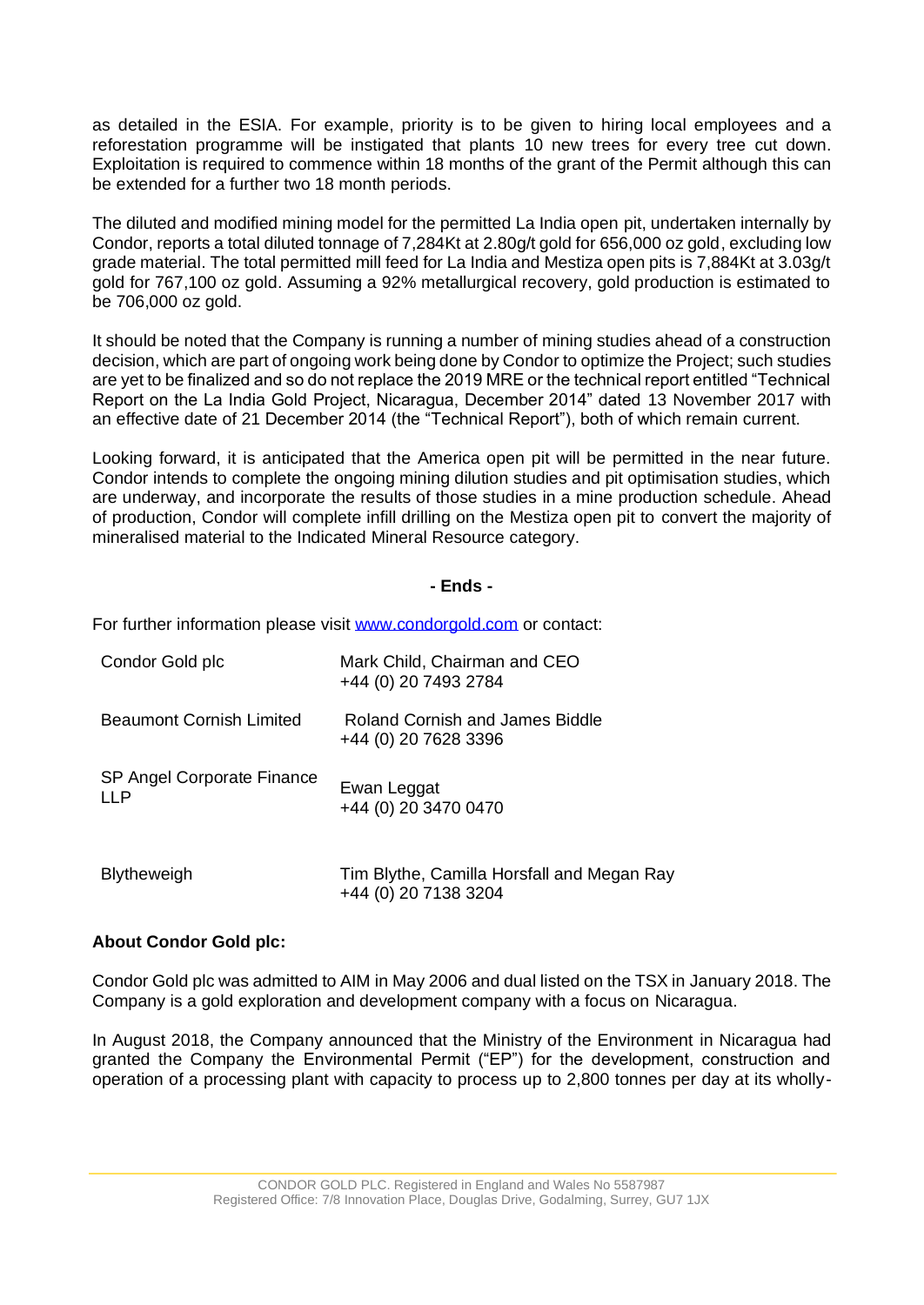owned La India gold project ("La India Project"). The EP is considered to be the master permit for mining operations in Nicaragua. Condor Gold published a PFS on the La India Project in December 2014, as summarised in the Technical Report. The PFS details an open pit gold Mineral Reserve in the Probable category of 6.9 Mt at 3.0 g/t gold for 675,000 oz gold, producing 80,000 oz gold per annum for seven years. La India Project contains a Mineral Resource of 9,850Kt at 3.6 g/t gold for 1,140Koz gold in the Indicated category and 8,479Kt at 4.3g/t gold for 1,179Koz gold in the Inferred category. The Indicated Mineral Resource is inclusive of the Mineral Reserve.

# **Disclaimer**

Neither the contents of the Company's website nor the contents of any website accessible from hyperlinks on the Company's website (or any other website) is incorporated into, or forms part of, this announcement.

# **Qualified Persons**

The Mineral Resource Estimate has been completed by Ben Parsons, a Principal Consultant (Resource Geology) with SRK Consulting (U.S.), Inc, who is a Member of the Australian Institute of Mining and Metallurgy, MAusIMM(CP). Ben Parsons has some eighteen years' experience in the exploration, definition and mining of precious and base metal Mineral Resources. Ben Parsons is a full-time employee of SRK Consulting (U.S.), Inc, an independent consultancy, and has sufficient experience which is relevant to the style of mineralisation and type of deposit under consideration, and to the type of activity which he is undertaking to qualify as a "qualified person" as defined under National Instrument 43-101 – *Standards of Disclosure for Mineral Projects* ("NI 43-101") of the Canadian Securities Administrators and as required by the June 2009 Edition of the AIM Note for Mining and Oil & Gas Companies. Ben Parsons consents to the inclusion in the announcement of the matters based on their information in the form and context in which it appears and confirms that this information is accurate and not false or misleading.

The mining dilution studies reported for the Mestiza and America deposits have been performed under the supervision of Dr Tim Lucks, Principal Consultant (Geology & Project Management), of SRK Consulting (UK) Limited, who is a Member of the Australian Institute of Mining and Metallurgy, MAusIMM(CP). Tim Lucks is an independent "qualified person" as such term is defined in NI 43- 101. Tim Lucks consents to the inclusion in the announcement that material that relates to the America and Mestiza dilution studies, in the form and context in which it appears and confirms that this information is accurate and not false or misleading

The technical and scientific information in this press release has been reviewed, verified and approved by Gerald D. Crawford, P.E., who is a "qualified person" as defined by NI 43-101 and is the Chief Technical Officer of Condor Gold plc.

# **Technical Information**

Certain disclosure contained in this news release of a scientific or technical nature has been summarised or extracted from the technical report entitled "*Technical Report on the La India Gold Project, Nicaragua, December 2014*", dated November 13, 2017 with an effective date of December 21, 2014 (the "**Technical Report**"), prepared in accordance with NI 43-101. The Technical Report was prepared by or under the supervision of Tim Lucks, Principal Consultant (Geology & Project Management), Gabor Bacsfalusi, Principal Consultant (Mining), Benjamin Parsons, Principal Consultant (Resource Geology), each of SRK Consulting (UK) Limited, and Neil Lincoln of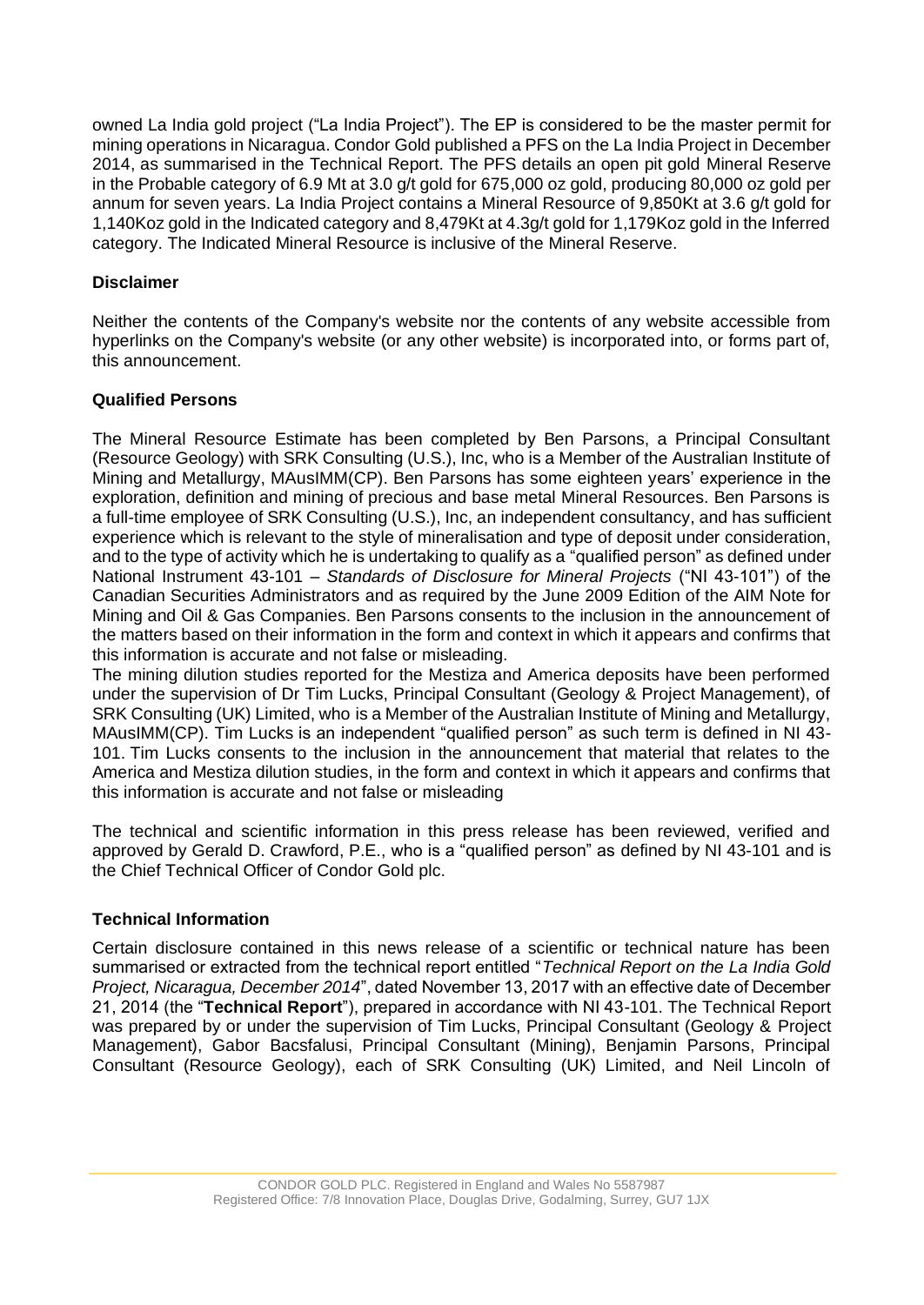Lycopodium Minerals Canada Ltd., each of whom is an independent "qualified person" as defined by NI 43-101.

## **Forward Looking Statements**

*All statements in this press release, other than statements of historical fact, are 'forward-looking information' with respect to the Company within the meaning of applicable securities laws, including statements with respect to: the ongoing mining dilution and pit optimisation studies, and the incorporation of same into any mining production schedule, future development and production plans at La India Project. Forward-looking information is often, but not always, identified by the use of words such as: "seek", "anticipate", "plan", "continue", "strategies", "estimate", "expect", "project", "predict", "potential", "targeting", "intends", "believe", "potential", "could", "might", "will" and similar expressions. Forward-looking information is not a guarantee of future performance and is based upon a number of estimates and assumptions of management at the date the statements are made including, among others, assumptions regarding: future commodity prices and royalty regimes; availability of skilled labour; timing and amount of capital expenditures; future currency exchange and interest rates; the impact of increasing competition; general conditions in economic and financial markets; availability of drilling and related equipment; effects of regulation by governmental agencies; the receipt of required permits; royalty rates; future tax rates; future operating costs; availability of future sources of funding; ability to obtain financing and assumptions underlying estimates related to adjusted funds from operations. Many assumptions are based on factors and events that are not within the control of the Company and there is no assurance they will prove to be correct.* 

*Such forward-looking information involves known and unknown risks, which may cause the actual results to be materially different from any future results expressed or implied by such forwardlooking information, including, risks related to: mineral exploration, development and operating risks; estimation of mineralisation, resources and reserves; environmental, health and safety regulations of the resource industry; competitive conditions; operational risks; liquidity and financing risks; funding risk; exploration costs; uninsurable risks; conflicts of interest; risks of operating in Nicaragua; government policy changes; ownership risks; permitting and licencing risks; artisanal miners and community relations; difficulty in enforcement of judgments; market conditions; stress in the global economy; current global financial condition; exchange rate and currency risks; commodity prices; reliance on key personnel; dilution risk; payment of dividends; as well as those factors discussed under the heading "Risk Factors" in the Company's annual information form for the fiscal year ended December 31, 2018 dated March 22, 2019, available under the Company's SEDAR profile at [www.sedar.com.](http://www.sedar.com/)*

*Although the Company has attempted to identify important factors that could cause actual actions, events or results to differ materially from those described in forward-looking information, there may be other factors that cause actions, events or results not to be as anticipated, estimated or intended. There can be no assurance that such information will prove to be accurate as actual results and future events could differ materially from those anticipated in such statements. The Company disclaims any intention or obligation to update or revise any forward-looking information, whether as a result of new information, future events or otherwise unless required by law.*

# **Technical Glossary**

## **Mineral Resource**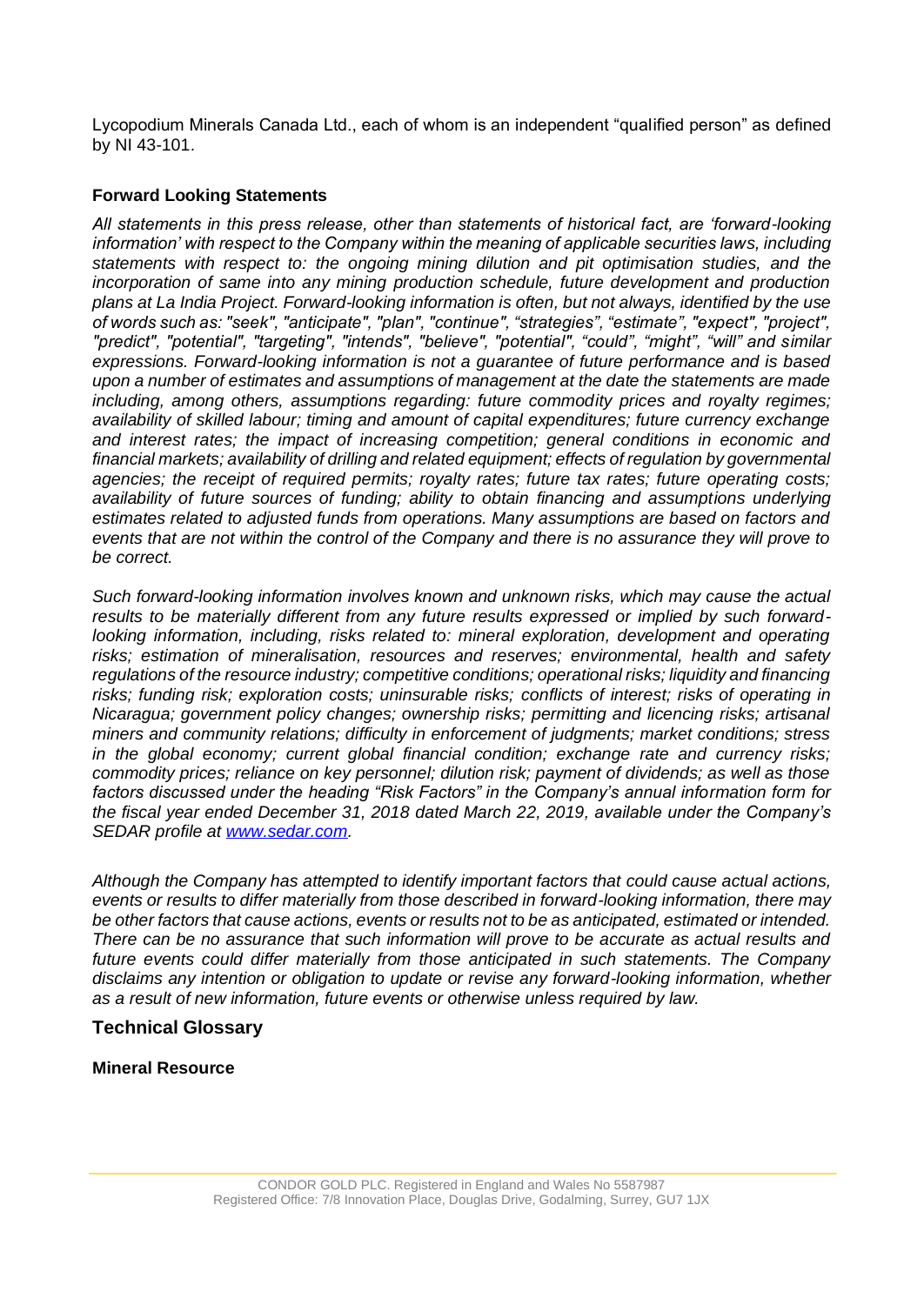Mineral Resources are sub-divided, in order of increasing geological confidence, into Inferred, Indicated and Measured categories. An Inferred Mineral Resource has a lower level of confidence than that applied to an Indicated Mineral Resource. An Indicated Mineral Resource has a higher level of confidence than an Inferred Mineral Resource but has a lower level of confidence than a Measured Mineral Resource.

A Mineral Resource is a concentration or occurrence of solid material of economic interest in or on the Earth's crust in such form, grade or quality and quantity that there are reasonable prospects for eventual economic extraction.

The location, quantity, grade or quality, continuity and other geological characteristics of a Mineral Resource are known, estimated or interpreted from specific geological evidence and knowledge, including sampling.

Material of economic interest refers to diamonds, natural solid inorganic material, or natural solid fossilized organic material including base and precious metals, coal, and industrial minerals.

The term Mineral Resource covers mineralization and natural material of intrinsic economic interest which has been identified and estimated through exploration and sampling and within which Mineral Reserves may subsequently be defined by the consideration and application of Modifying Factors. The phrase 'reasonable prospects for eventual economic extraction' implies a judgment by the Qualified Person in respect of the technical and economic factors likely to influence the prospect of economic extraction. The Qualified Person should consider and clearly state the basis for determining that the material has reasonable prospects for eventual economic extraction. Assumptions should include estimates of cutoff grade and geological continuity at the selected cutoff, metallurgical recovery, smelter payments, commodity price or product value, mining and processing method and mining, processing and general and administrative costs. The Qualified Person should state if the assessment is based on any direct evidence and testing.

Interpretation of the word 'eventual' in this context may vary depending on the commodity or mineral involved. For example, for some coal, iron, potash deposits and other bulk minerals or commodities, it may be reasonable to envisage 'eventual economic extraction' as covering time periods in excess of 50 years. However, for many gold deposits, application of the concept would normally be restricted to perhaps 10 to 15 years, and frequently to much shorter periods of time.

### **Inferred Mineral Resource**

An Inferred Mineral Resource is that part of a Mineral Resource for which quantity and grade or quality are estimated on the basis of limited geological evidence and sampling. Geological evidence is sufficient to imply but not verify geological and grade or quality continuity.

An Inferred Mineral Resource has a lower level of confidence than that applying to an Indicated Mineral Resource and must not be converted to a Mineral Reserve. It is reasonably expected that the majority of Inferred Mineral Resources could be upgraded to Indicated Mineral Resources with continued exploration.

An Inferred Mineral Resource is based on limited information and sampling gathered through appropriate sampling techniques from locations such as outcrops, trenches, pits, workings and drill holes. Inferred Mineral Resources must not be included in the economic analysis, production schedules, or estimated mine life in publicly disclosed Pre-Feasibility or Feasibility Studies, or in the Life of Mine plans and cash flow models of developed mines. Inferred Mineral Resources can only be used in economic studies as provided under NI 43-101.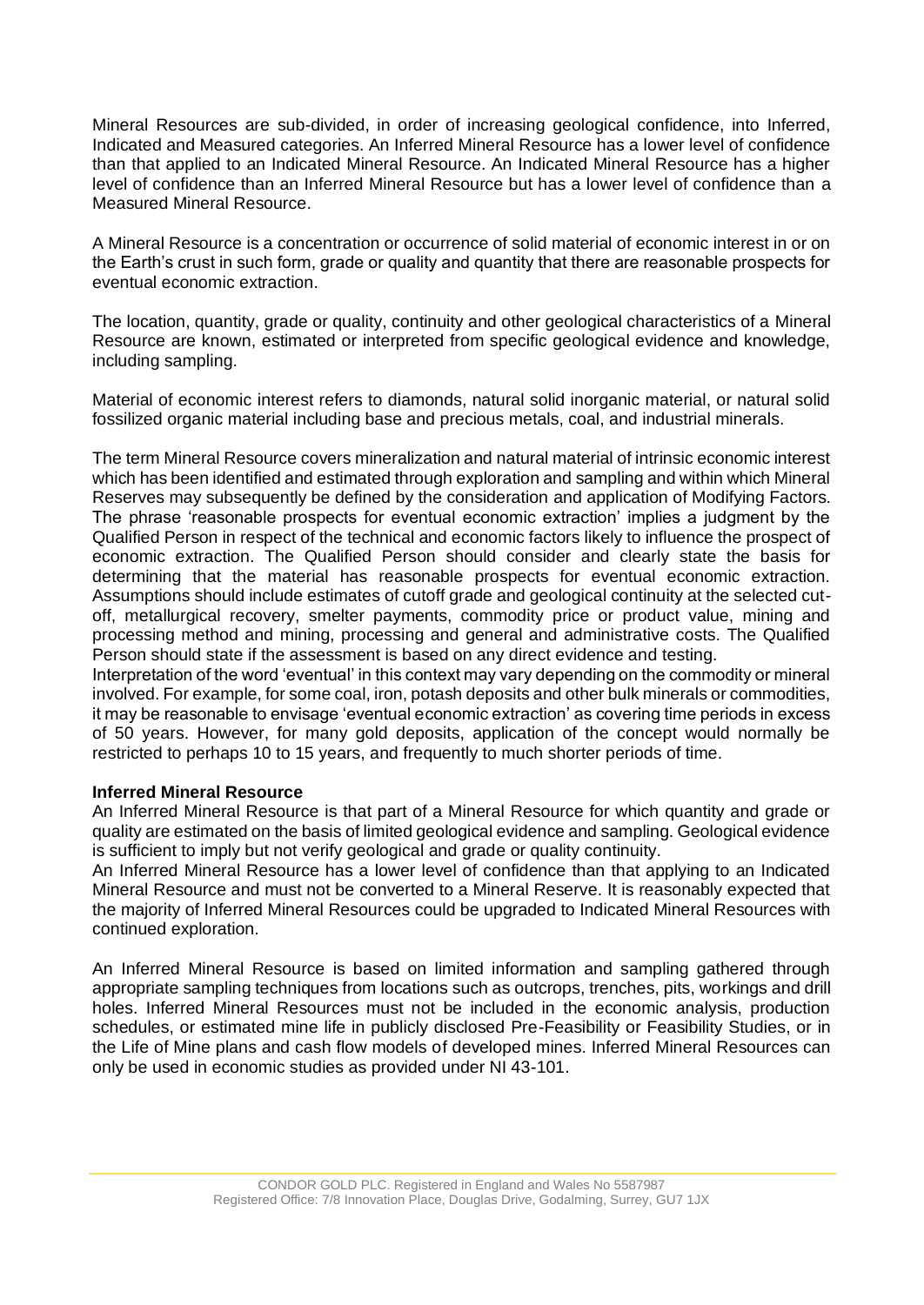There may be circumstances, where appropriate sampling, testing, and other measurements are sufficient to demonstrate data integrity, geological and grade/quality continuity of a Measured or Indicated Mineral Resource, however, quality assurance and quality control, or other information may not meet all industry norms for the disclosure of an Indicated or Measured Mineral Resource. Under these circumstances, it may be reasonable for the Qualified Person to report an Inferred Mineral Resource if the Qualified Person has taken steps to verify the information meets the requirements of an Inferred Mineral Resource.

## **Indicated Mineral Resource**

An Indicated Mineral Resource is that part of a Mineral Resource for which quantity, grade or quality, densities, shape and physical characteristics are estimated with sufficient confidence to allow the application of Modifying Factors in sufficient detail to support mine planning and evaluation of the economic viability of the deposit.

Geological evidence is derived from adequately detailed and reliable exploration, sampling and testing and is sufficient to assume geological and grade or quality continuity between points of observation.

An Indicated Mineral Resource has a lower level of confidence than that applying to a Measured Mineral Resource and may only be converted to a Probable Mineral Reserve.

Mineralization may be classified as an Indicated Mineral Resource by the Qualified Person when the nature, quality, quantity and distribution of data are such as to allow confident interpretation of the geological framework and to reasonably assume the continuity of mineralization. The Qualified Person must recognize the importance of the Indicated Mineral Resource category to the advancement of the feasibility of the project. An Indicated Mineral Resource estimate is of sufficient quality to support a Pre-Feasibility Study which can serve as the basis for major development decisions.

### **Mineral Reserve**

Mineral Reserves are sub-divided in order of increasing confidence into Probable Mineral Reserves and Proven Mineral Reserves. A Probable Mineral Reserve has a lower level of confidence than a Proven Mineral Reserve.

A Mineral Reserve is the economically mineable part of a Measured and/or Indicated Mineral Resource. It includes diluting materials and allowances for losses, which may occur when the material is mined or extracted and is defined by studies at Pre-Feasibility or Feasibility level as appropriate that include application of Modifying Factors. Such studies demonstrate that, at the time of reporting, extraction could reasonably be justified.

The reference point at which Mineral Reserves are defined, usually the point where the ore is delivered to the processing plant, must be stated. It is important that, in all situations where the reference point is different, such as for a saleable product, a clarifying statement is included to ensure that the reader is fully informed as to what is being reported.

The public disclosure of a Mineral Reserve must be demonstrated by a Pre-Feasibility Study or Feasibility Study.

Mineral Reserves are those parts of Mineral Resources which, after the application of all mining factors, result in an estimated tonnage and grade which, in the opinion of the Qualified Person(s)